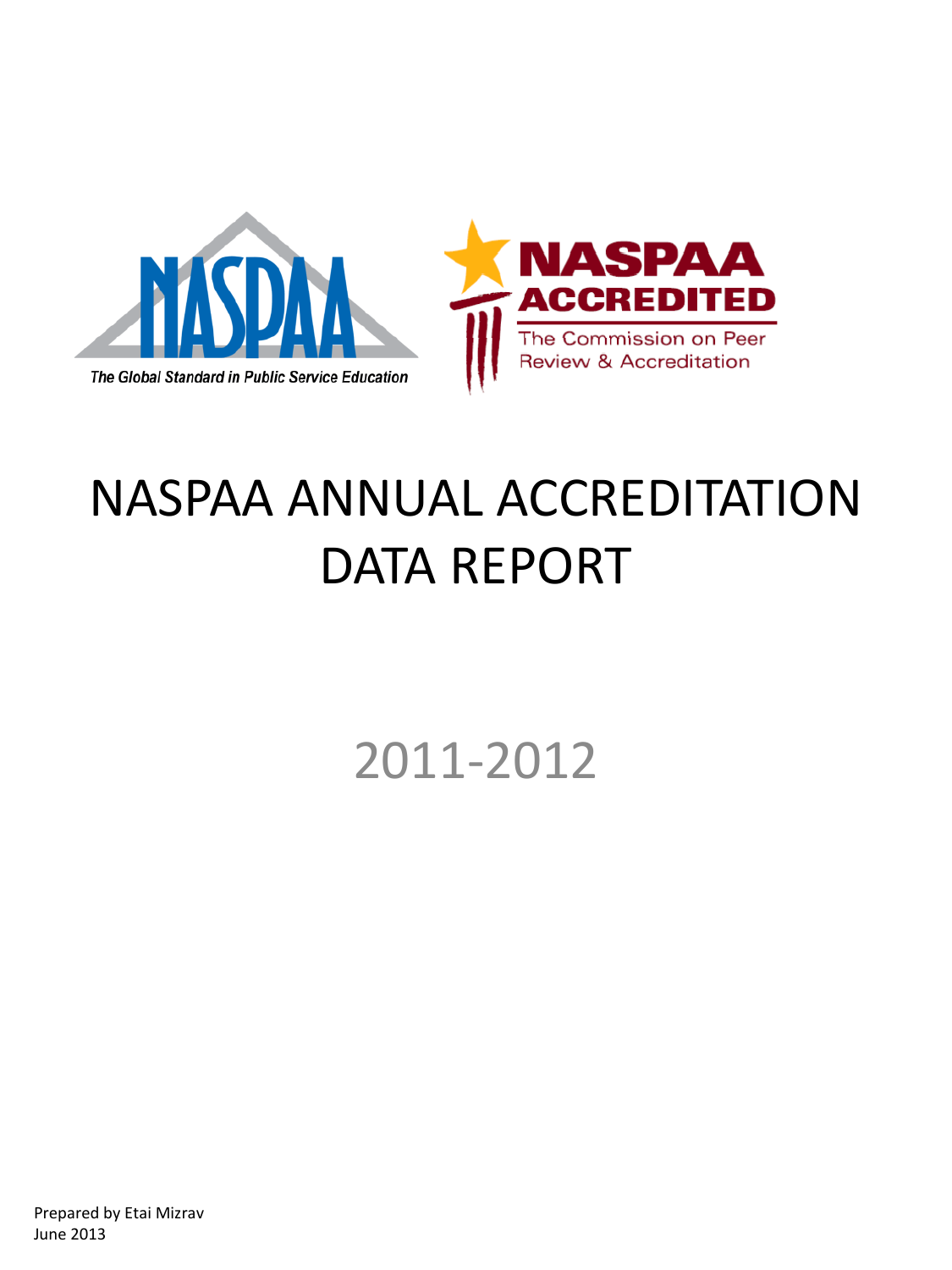### **Introduction**

This is the second annual accreditation data report to be released by NASPAA, *The Global Standard for Public Service*. The report that follows details the state of accredited programs in public service education. With many years of experience, NASPAA works to ensure excellence in public affairs, public policy, and public administration education, along with other directly related degrees. NASPAA focuses accreditation efforts on masters-level education and training for public service and seeks to promote the ideal of public service, while expanding its efforts to improve the quality of education in the field throughout the world.

As part of the accreditation process, Master of Public Administration (MPA), Master of Public Policy (MPP), and related public service degree programs are monitored on the NASPAA 2009 [Standards.](http://www.naspaa.org/accreditation/NS/naspaastandards.asp) The report provides analysis that reflects the programs' fulfillment of these standards. In support of transparency and accountability in public service education, NASPAA requires each accredited program to "provide appropriate and current information about its mission, policies, practices and accomplishments, to inform decisions by its stakeholders, such as prospective and current students, faculty, employers of current students and graduates, university administrators, alumni and accrediting agencies."

This year's report presents data on the faculty, admissions and enrollment processes, employment of graduates, and more. The report presents some of the main challenges programs face as they transition to NASPAA's 2009 Standards, as well as an overview of the standards on which programs are monitored, as a measure of cross-program challenges. This analysis also includes the programs that have already transitioned to the 2009 Standards, allowing a better look at the transition process and the challenges that it poses.

The report does not include data from programs that have membership in NASPAA but are neither accredited nor seeking accreditation, as the data is pulled from the accreditation maintenance reports, required of accredited programs annually. NASPAA's data center is working on collecting comparable data from non-accredited programs, which will be available for future analyses. Using data from both types of programs would not only increase the pool of data, but allow NASPAA to compare accredited and non-accredited programs and discuss the impact of accreditation.

Finally, this second report builds on the 2010-2011 Annual Accreditation Data Report. As NASPAA continues to publish this report annually, it will be able to better understand multi-year trends and obtain further insights regarding the future of public service education.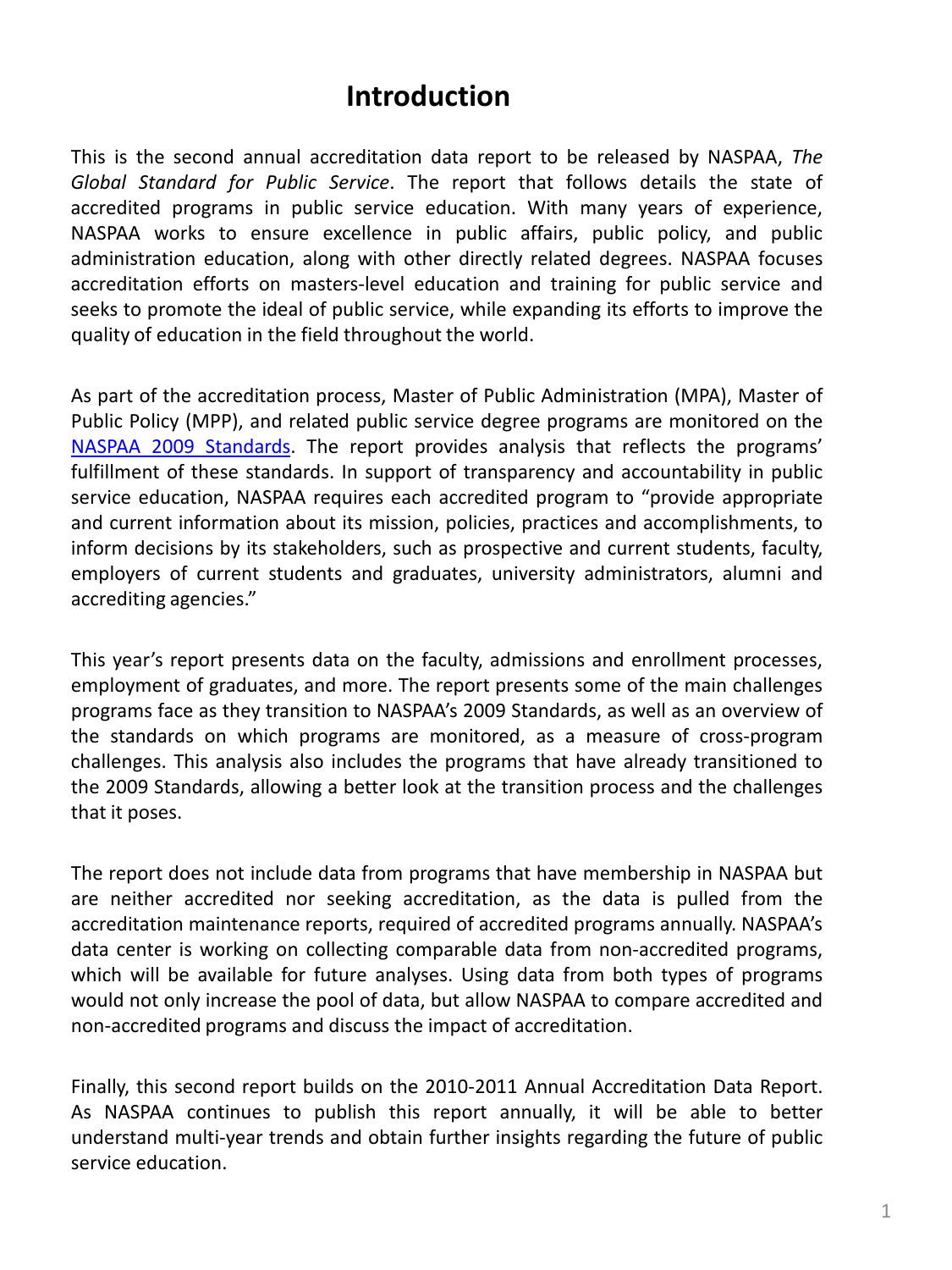### **Faculty**

NASPAA seeks to ensure that programs have adequate administrative capacity to support their mission, goals, and objectives. Therefore, NASPAA asks programs to report the number of faculty in the nucleus. NASPAA defines faculty nucleus as those who "accept primary responsibility for the professional graduate program and exercise substantial determining influence for the governance and implementation of the program." In addition, NASPAA also collects data detailing the productivity and involvement of all faculty members.

### **Size of Faculty Nucleus**

Figure 1 presents data from 170 programs and reveals that the majority of programs have 10 or fewer nucleus faculty members. 85 percent of the programs have 25 or fewer faculty members. The average program faculty nucleus size is 13 and the median is 8.

### **Faculty Activities**

Faculty members often assume multiple roles within their programs. These roles commonly include a combination of teaching, governance, research in areas related to public affairs, and community service. Figure 2 represents the distribution of these activities. Teaching is the most common activity, with an average participation rate of 96 percent among faculty members. On average, 85 percent of faculty are active in the governance of the program, 73 percent conduct research, and 75 percent participate in community service.





2 public discourse in areas such as organizing emergency response efforts or improving public Community service is broadly defined, encompassing a range of activities to support the local public, college, university community, and/or public service profession. Some examples include policy analysis, program evaluation, training of public managers, and program management. Many faculty members make broader contributions through media appearances or by guiding financial management. These activities involve the private, public, and nonprofit sectors.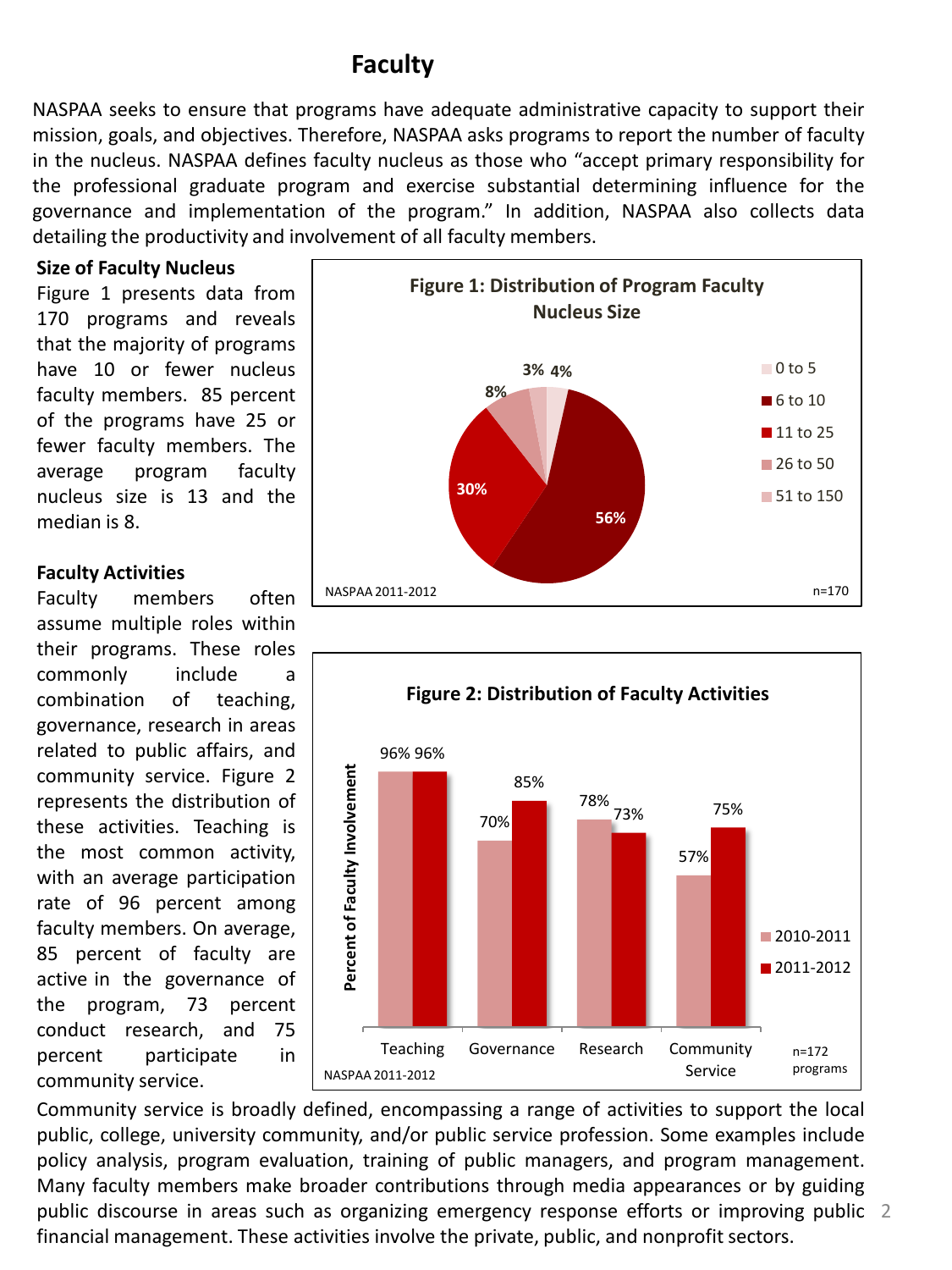It is likely that the trends in faculty activities reflect a better understanding of the different activities' definitions rather than actual changes in kinds of involvement. For instance, as programs better understand the definition of "governance" the data present a more accurate estimation of the average involvement in governance (85%), helping NASPAA gain a clearer perspective of the distribution of faculty activities. While the trends in different activities are interesting, this is only the second year that NASPAA has published the report and over time, NASPAA will be able to have a better understanding of systematic changes.

### **Required and Total Course Offerings Taught by Full- and Part-time Faculty**

In addition to the composition and activities of the faculty nucleus, the distribution of teaching responsibilities between full-time and part-time faculty is an indicator of administrative capacity. Programs were asked to provide the percentage of courses delivering required competencies, and all courses, that are taught by full- and part-time faculty. Table 1 provides the average percentages reported.

| Table 1: Average Percent of Courses Taught by<br><b>Full-time Faculty</b> |           |                  |
|---------------------------------------------------------------------------|-----------|------------------|
|                                                                           |           | $n=174$ programs |
|                                                                           | 2010-2011 | 2011-2012        |
| <b>Core Courses</b>                                                       | 80        | 80               |
| <b>All Courses</b>                                                        | 76        | 74               |

### **Students**

With regard to students, NASPAA is interested in how recruitment, admissions, and student services are consistent with the program's mission. NASPAA expects programs to be accountable to their students and stakeholders and that the recruitment and service processes should be equitable, diverse, and participatory.

### **Admissions and New Enrollment**

This section provides information on applications, admissions, and enrollment of students in public service degree programs. Programs that are NASPAA accredited or were in the process of accreditation enrolled 9,797 new students in Fall 2011.

As an indication of overall student demand, NASPAA programs received 25,687 applications for enrollment in academic year 2011-2012. Figure 3 shows that 66 percent of applications were admitted and 58 percent of admitted students enrolled. It is likely that some students applied to multiple programs and therefore the true "yield" is unknown.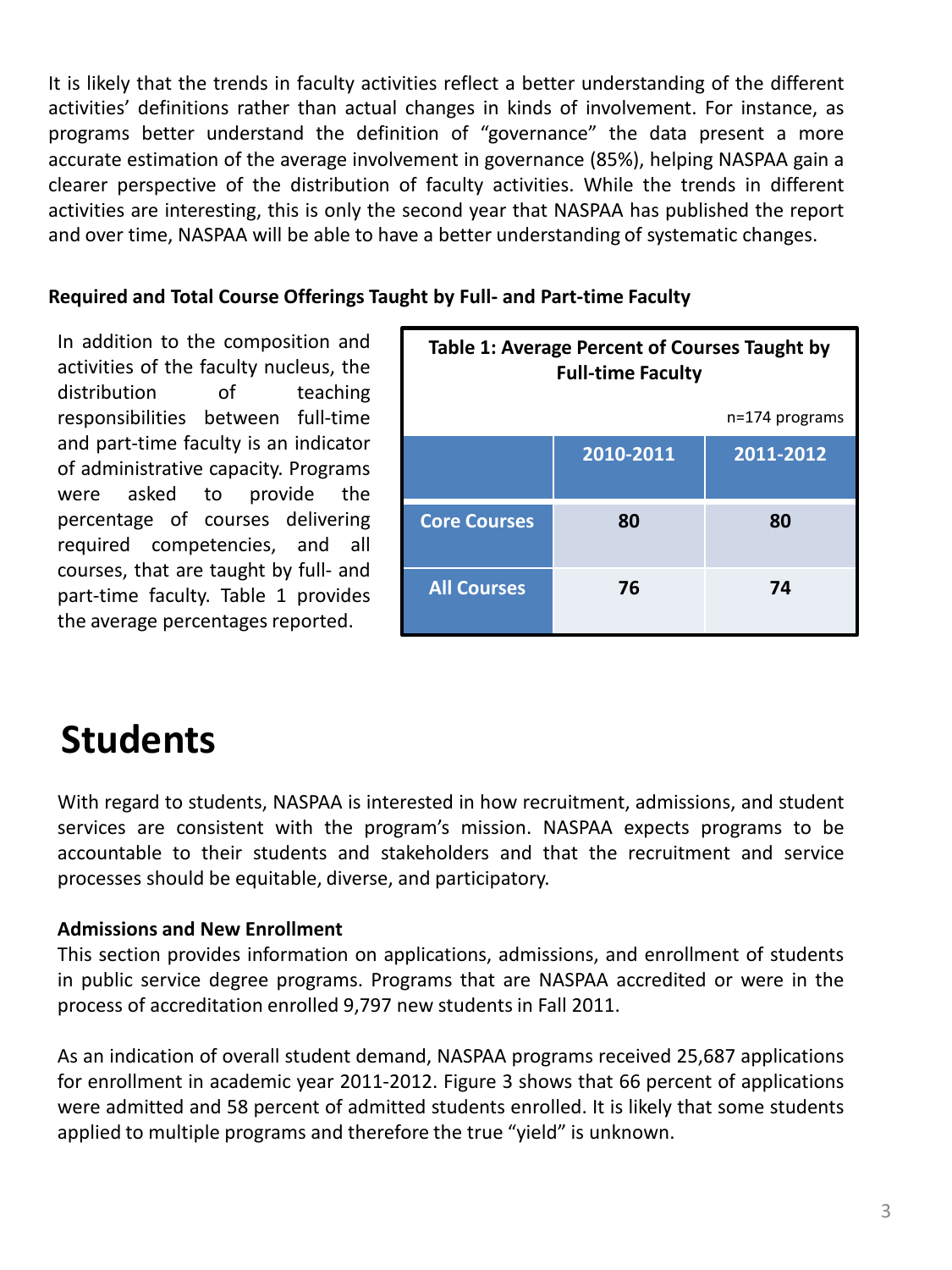In addition, the enrollment statistic could be downward biased, as some of the most prestigious MPA and MPP programs are not accredited. Therefore, some students who were admitted to accredited programs might have eventually enrolled in programs unaccounted for in NASPAA data. While the graph displays the aggregate data, the average program admission rate was 73 percent, and the median, 72 percent. Both the average and median enrollment rates of new students were 69 percent.

Figure 4 presents trends in enrollment and changes from the 2010-2011 report. For this chart data was included from the 134 programs that submitted full data in both 2010-2011 and 2011-2012. For this group of programs, while the admission rate increased from 65 to 68 percent, the enrollment yield rate decreased, from 64 to 58 percent.

Figure 5 compares the admissions and enrollment rates between MPA and MPP programs,\* observing differences across programs both in admission and enrollment rates. However, it is important to take into account the fact that NASPAA accredits a relatively low number of MPP programs, yielding a small sample. It remains to be seen whether MPP students apply to and enroll in more competitive, unaccredited programs, dropping the overall enrollment rate.







\*For this analysis, NASPAA compared Master of Public Policy and Master of Public Affairs Programs (referred to as MPP) with master of Public Administration and Master of Public Management programs (referred to as MPA). For the full list of programs included, see the Appendix.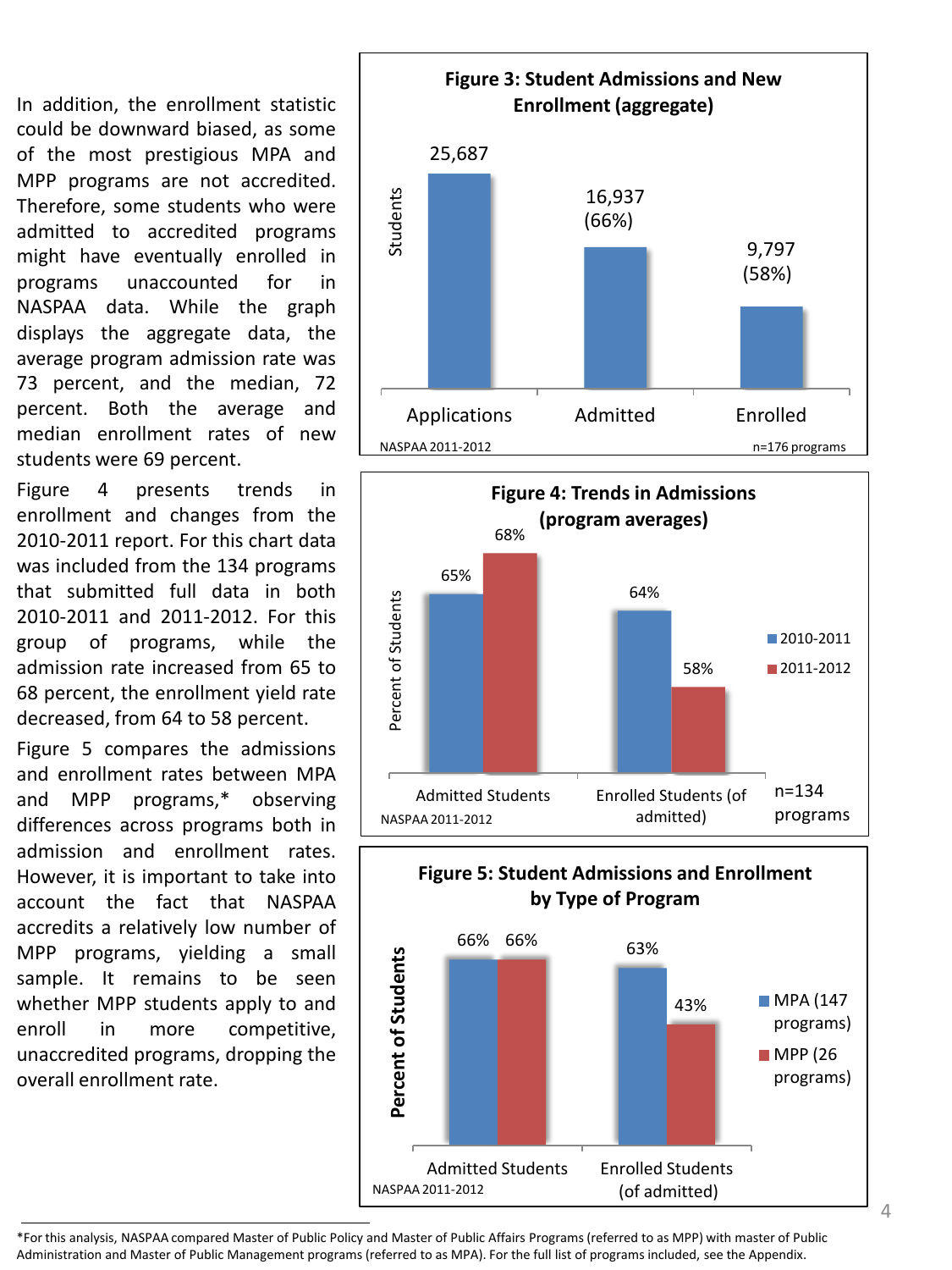### **Graduation**

Figure 6 presents the overall graduation rates of NASPAA accredited programs. This figure examines how many students graduated within the programdefined time-to-degree length. To conform with NASPAA Standards, programs report the self-defined length of the degree, thus the specific degree length varies by programs. As such, this measurement emphasizes accountability to the goals set by each program. Since reporting graduation rates is required only for programs that are accredited under the 2009 Standards, a lower number of programs (95) submitted these data.

23 percent of students did not graduate within 200 percent of the defined degree length; NASPAA does not collect information regarding the exact status of these students (continued enrollment, exited the program, etc.). However, given that programs define their own time-to-degree, NASPAA would be interested in taking a closer





look at this issue as well as examining the possibility to collect more information from the programs to increase the comparability of this statistic.

Figure 7 displays graduation rates controlling for full-time and part-time students. This chart shows that overall graduation rates are primarily driven by part-time students. Only 11 percent of full-time students did not graduate within 200 percent; however, 35 percent of part-time students failed to graduate within the same time period. The variability in the program design length when applied to part-time students may bias the graduation rates of part-time students. Applying the full-time time-to-degree length to part-time students could unfairly preclude complete graduation data for those cohorts (assuming for some programs part-time students take less than one-half the credits of full-time students per semester). Considering these data, NASPAA plans to further examine program graduation rates for full-time and part-time students. (Note: The difference in total n for Figures 6 & 7 is due to the 221 students info was provided on that were not designated as FT or PT).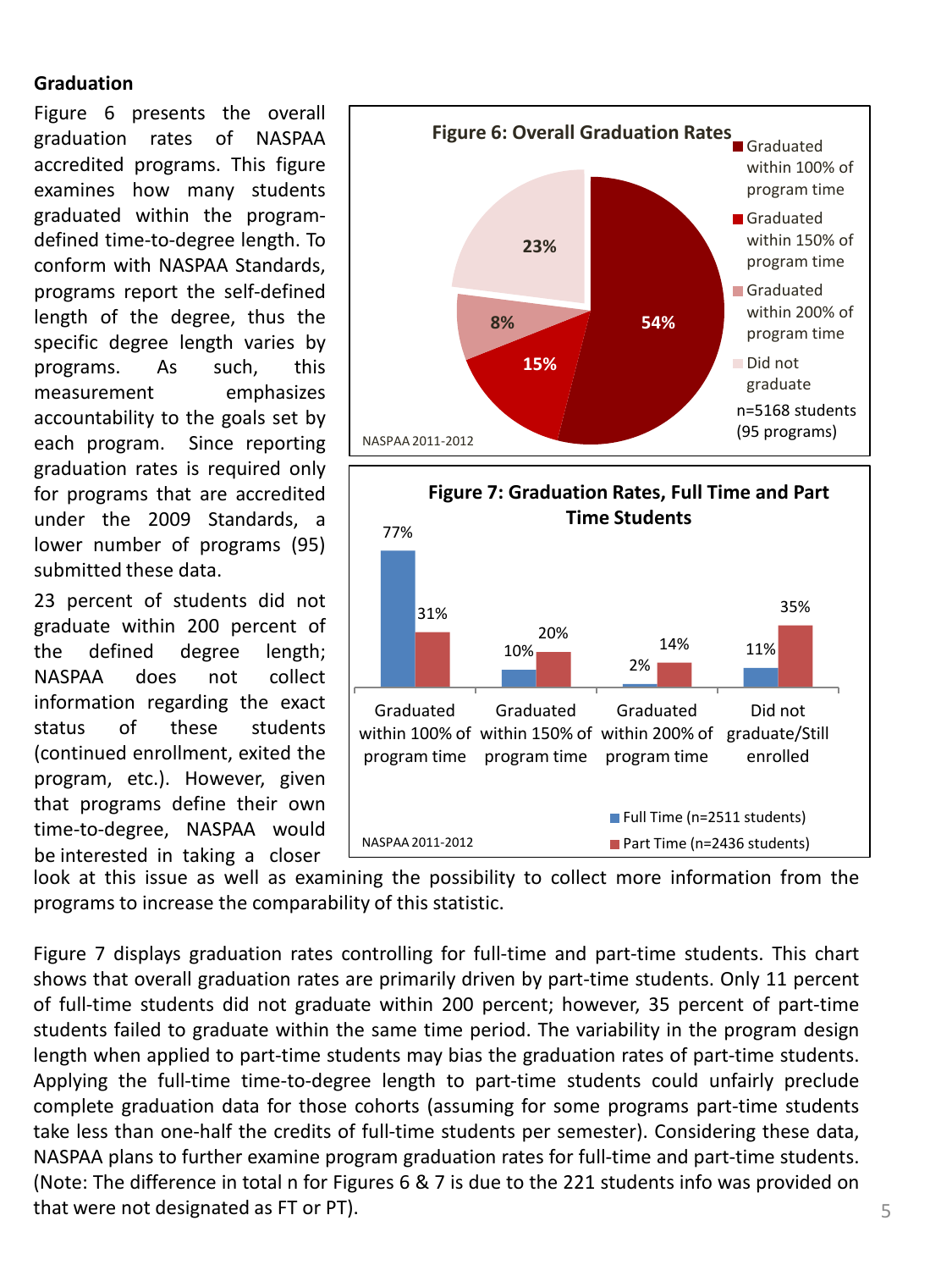## **Graduates**

### **Employment of Graduates**

A principal interest for prospective students in public service education – and a useful student learning outcome for program decision-making – is employment following graduation. Public administration and policy degrees make graduates marketable and productive not only in government, but also in the nonprofit and private sectors.

Figure 8 provides a breakdown of graduate employment by sector and subsector six months after graduation, for students who graduated in Spring 2011. Government employment status is disaggregated by the following categories: federal government, state government, local government, and foreign government, which includes international, quasigovernmental organizations.



Most graduates (47%) are employed by the government, with 44 percent of graduates employed either in the nonprofit or the private sectors. According to the data reported to NASPAA, 38 percent of those employed in the private sector are conducting research or consulting, and thus are still likely to be affiliated with public service. 80 percent of those employed in the nonprofit sector work for domestically-oriented organizations, the remainder employed by internationally-oriented organizations.

The employment results are based on self-reported data from 7,271 graduates of 151 accredited programs, totaling 80 percent of all graduates. There are 1428 reported unknown cases (i.e. recent graduates for whom programs could not obtain data). This is a large improvement from the 69 percent reporting rate in 2010-2011.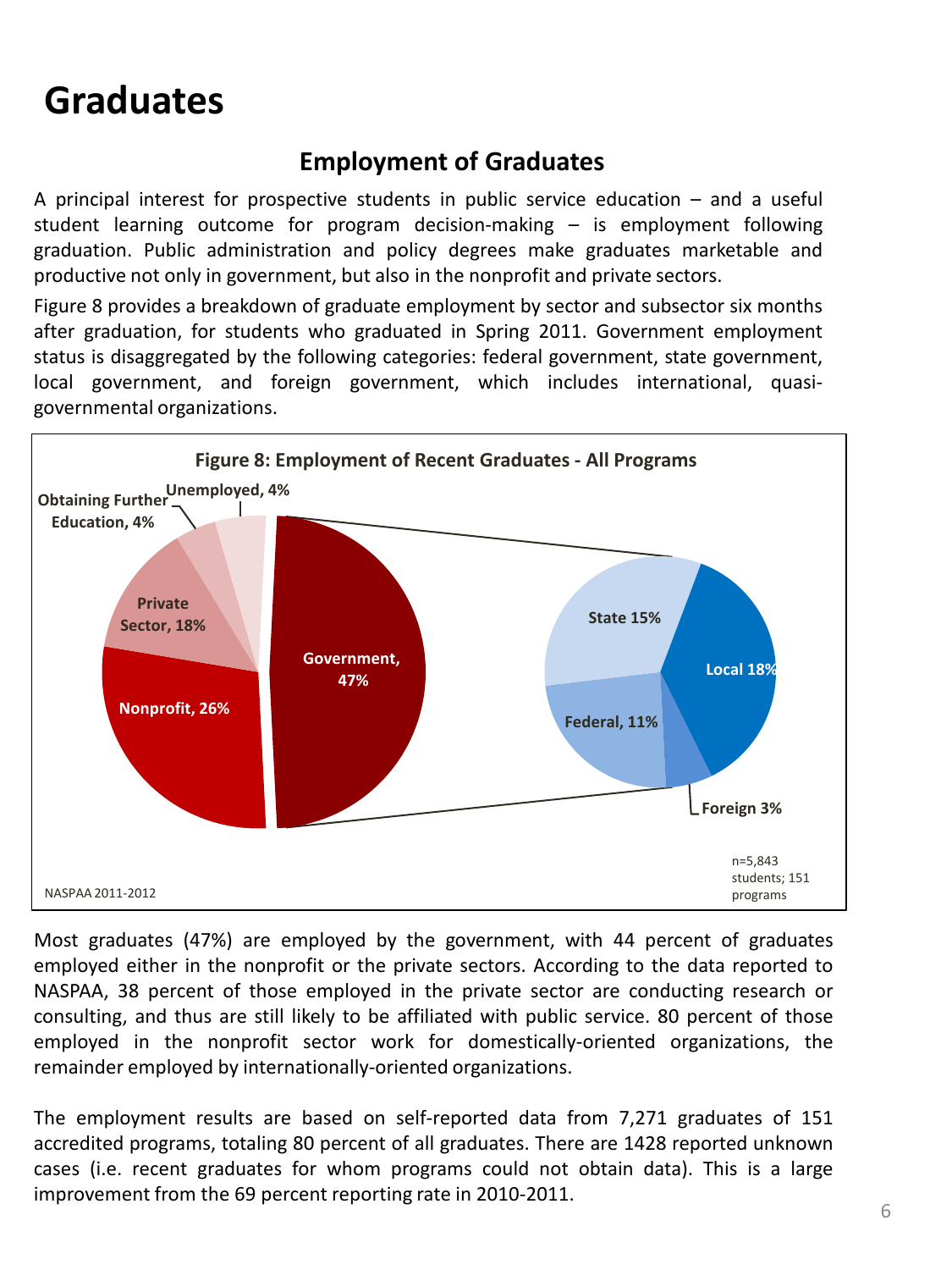Figure 9 compares the data with the findings from 2010-2011. The overall unemployment rate decreased between report years; yet, employment in various government agencies declined 5 percentage points, indicating that students in the current report year were more likely to be employed in the private or nonprofit sectors. Please note that unemployment data provided by NASPAA are not categorized in accordance with unemployment as defined by the U.S. Bureau of Labor Statistics (USBLS). NASPAA data include graduates actively seeking employment and those voluntarily out of the workforce for travel, volunteer work, family, or other reasons, potentially causing the unemployment rate to appear higher than the true value with respect to USBLS definition. As programs are not required to provide a breakdown of causes of unemployment, these data are unavailable.

It is also important to consider that as the 2010-2011 cohort had 31 percent missing data and the current cohort has 19 percent, the results could be slightly biased.

Figure 10 shows employment by program type. While the graduates in both MPA and MPP programs are similarly employed, MPA students have higher employment rates in the government and the nonprofit sector, while MPP students have higher rates of employment in the private sector and are more likely to obtain further education. The contract of the contract of the contract of the contract of the contract of the contract of the contract of the contract of the contract of the contract of the contract of the contract of the contrac



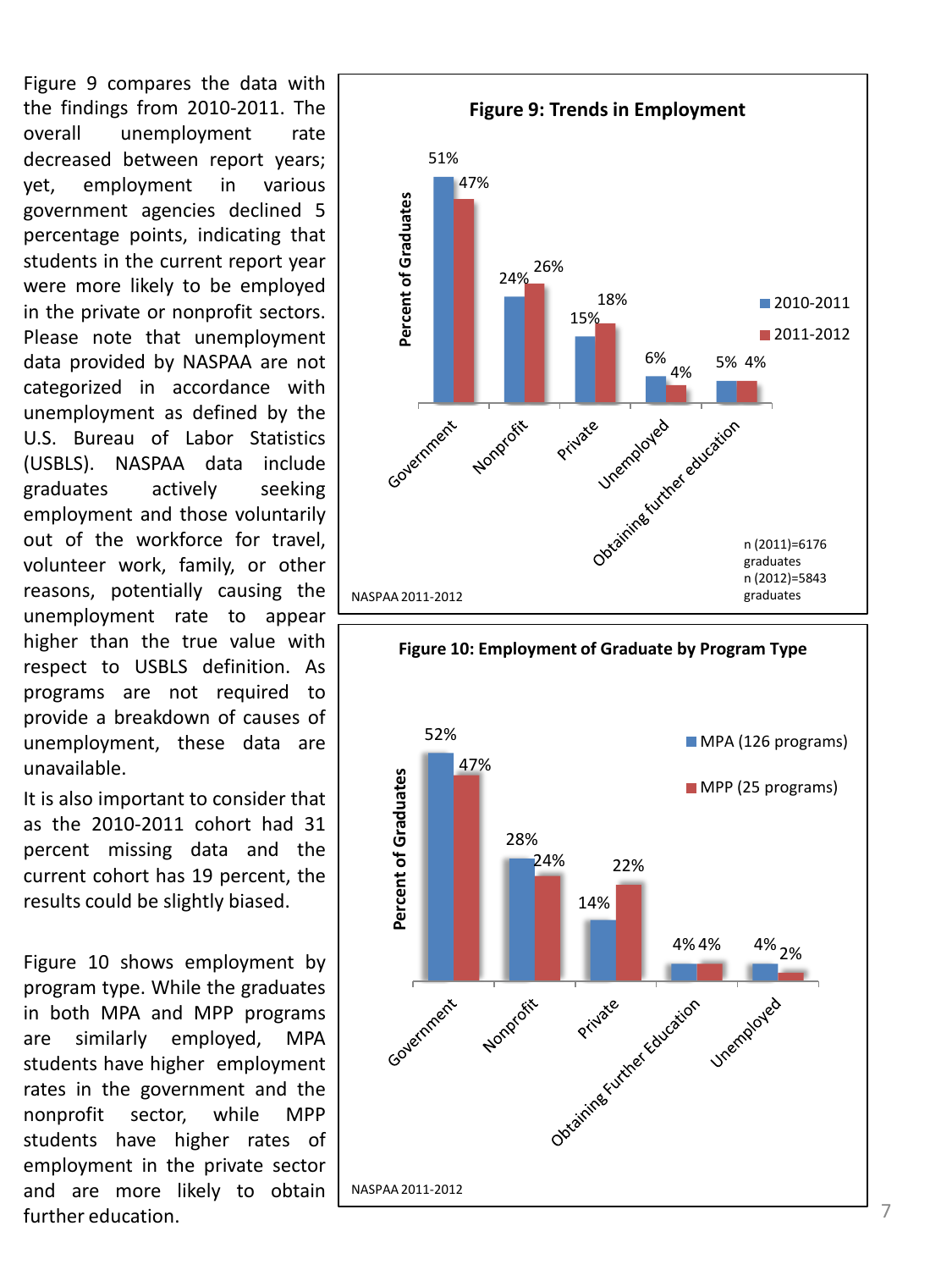# **Standards Being Monitored**

As this is the second iteration of NASPAA's Annual Accreditation Data Report, the data afford a deeper look into the implementation of the 2009 Standards. Many programs found in overall conformity with the NASPAA Standards are accredited subject to annual monitoring provisions. These requirements are noted in the Commission's decision letter to programs successfully completing the accreditation process. Programs are often monitored on specific standards when the Commission deems that a program is in overall conformance, yet needs improvement in a specific area, or the Commission wishes to follow the implementation of a new practice. All programs are expected to respond to monitoring provisions each year in the annual accreditation maintenance report, or until the program is notified that those provisions have been formally removed by COPRA.

This section highlights the standards that are most commonly monitored by COPRA to identify challenges across programs. Data consist of the monitoring provisions from the 74 programs that have successfully transitioned to the 2009 Standards.



monitored under this standard. Standard 5.1 measures a program's adoption of a set of universal required competencies related to its mission and public service values. The required competencies include five domains: "the ability

- To lead and manage in public governance;
- To participate in and contribute to the policy process;
- To analyze, synthesize, think critically, solve problems and make decisions;
- To articulate and apply a public service perspective;
- To communicate and interact productively with a diverse and changing workforce and citizenry."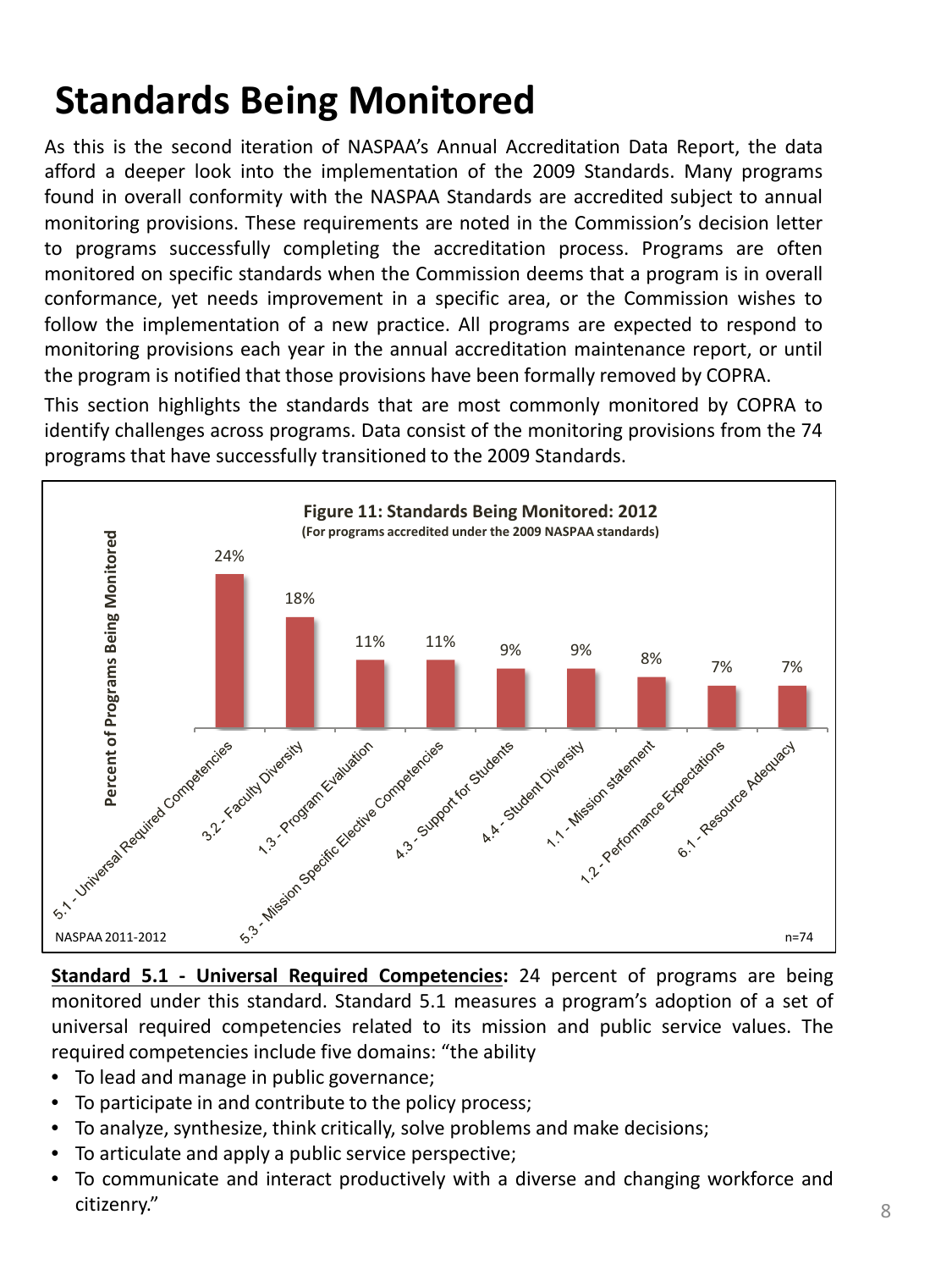While the pre-2009 standards focused primarily on the existence of a curriculum, under the 2009 Standards, programs are asked to develop a set of measurements that are consistent with the program's mission, ensuring accountability to its stated mission and goals.

COPRA looks at different factors when determining whether to monitor this standard. For each domain COPRA considers if the program has defined the domain and linked the competency to its mission, gathered evidence of student learning outcomes, analyzed this evidence, and ultimately used the evidence to guide programmatic changes and improvements. Only after examining each program's full cycle of assessment, does COPRA pass judgment on program conformance.

Implementing the 2009 Standards is a long process, one that poses significant adaptations and modifications for the programs. The vast majority of NASPAA accredited programs have not yet completed full implementation of this standard – a complete assessment cycle for each universal competency. Programs are still developing strategies for gathering and analyzing data regarding student learning, prompting COPRA to allow for a transition period as programs make progress toward full conformance.

In 2012, one in every four programs that has been accredited under the 2009 Standards is being monitored on Standard 5.1. This is a result of the complicated transition to outcomes-based accreditation. The challenges in implementing this standard are common among all programs and most programs have received comments from COPRA corresponding to different stages of implementation. Considering the drastic change that Standard 5.1 has presented, 24 percent is a relatively low portion of the programs.

**Standard 3.2-Faculty Diversity:** Standard 3.2 states that "the program will promote diversity and a climate of inclusiveness through its recruitment and retention of faculty members."

This standard does not measure the specific diversity within the faculty, but rather the measures that are being taken in order to achieve, encourage, and maintain it. 18 percent of programs are being monitored on this standard, indicating COPRA believes that there are stronger measures available to help programs promote diversity within their faculty.

Given that almost one-fifth of the programs are monitored on this standard, it is important to note that even under the pre-2009 standards, faculty diversity was a common challenge. Under the prior diversity standard, NASPAA monitored approximately 12-36 percent of programs on faculty diversity, in the years leading up to the 2009 revisions.

Besides faculty diversity, no other faculty standards (Standard 3) are commonly being monitored by COPRA. As COPRA gave special emphasis to the implementation of the faculty standards in the 2011-2012 Cohort, it is commendable that programs were largely successful in articulating conformance.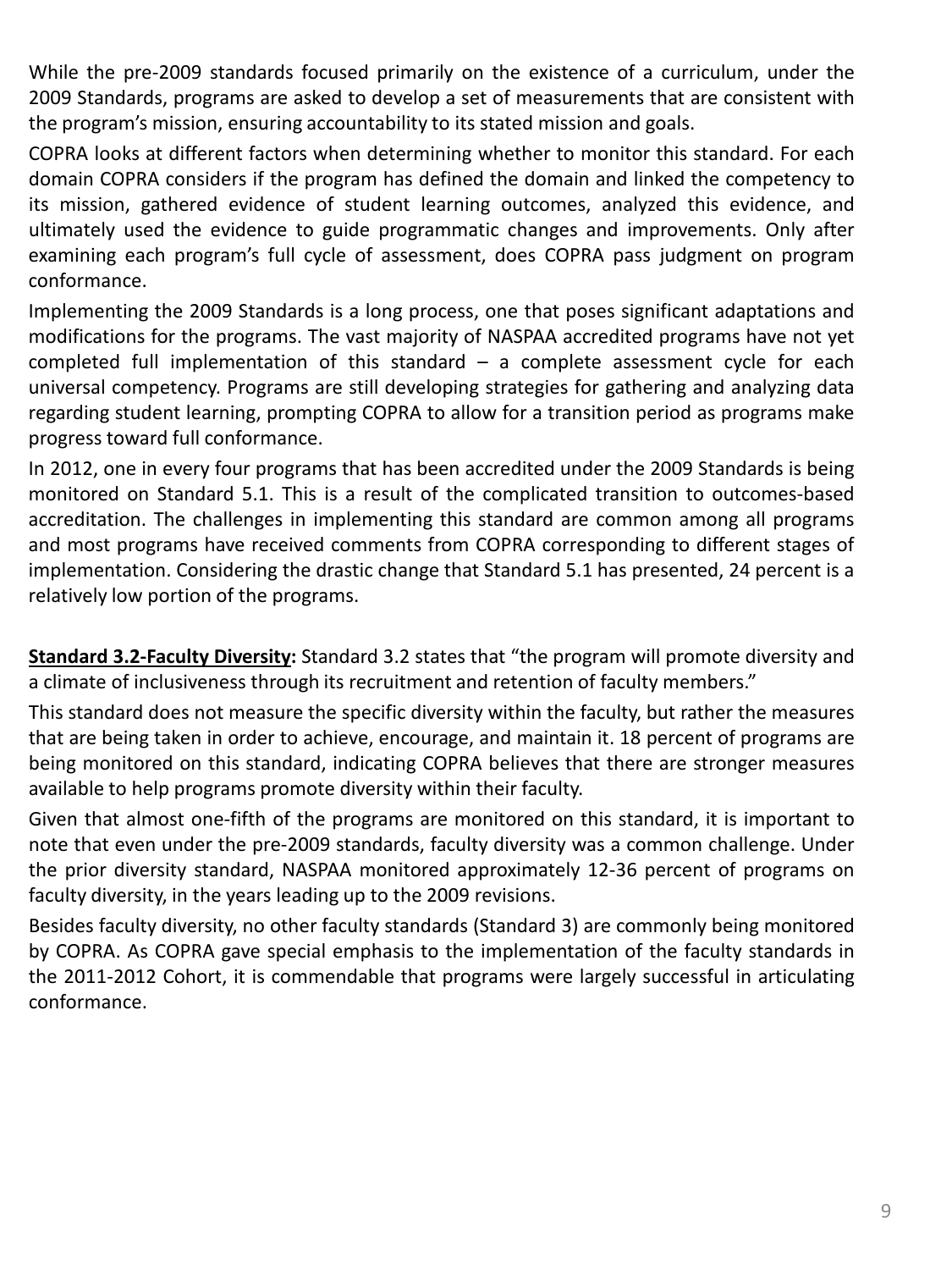# **Conclusion**

In conclusion, this second report builds on the observations and comparisons of data across NASPAA's accredited programs introduced in the 2010-2011 report. The report grants programs the ability to look at their special characteristics in a comparative manner. By having this data distributed, NASPAA and its stakeholders are able to identify strengths and challenges facing public service education.

While a small percentage of NASPAA-accredited programs are significantly larger than the average program, in terms of faculty size and student population, most programs are relatively similar to one another. Considering employment, most graduates across all programs are employed in fields related to public administration, whether it's in the public, private, or the nonprofit sectors.

The report presents three main challenges facing NASPAA and its member programs:

- 1. Implementing Standard 5.1 and developing a systematic set of competencies that ensure program accountability;
- 2. Taking stronger measures to promote diversity within faculties; and
- 3. Addressing concerns regarding low graduation rates, especially for part-time students.

Although the 2011-2012 report elaborates on different trends, the 2012-2013 report (to be released in 2014) will allow for a better time-dimensional perspective. It is NASPAA's goal to improve the accuracy of the data that are delivered by the programs and to increase the number of programs – accredited or not – in the overall data pool.

COPRA's specific emphases are bound to change over time. To ensure that schools are adapting to the changing reality of public service and administration, COPRA will continue to develop the implementation requirements of the 2009 Standards and seek to make the review process more sophisticated and responsive. Different standards – for example Standard 5.3, mission-specific elective competencies – that are not emphasized today, could receive more weight in the future.

As NASPAA expands internationally and accredits programs abroad, it will gain the ability to provide a globally-minded comparison of public service education. The increasing inclusion of non-U.S. programs in the data will facilitate a deeper understanding of the global context of public service education and bring to light the trends, challenges, opportunities, and practices that face public administrators around the world.